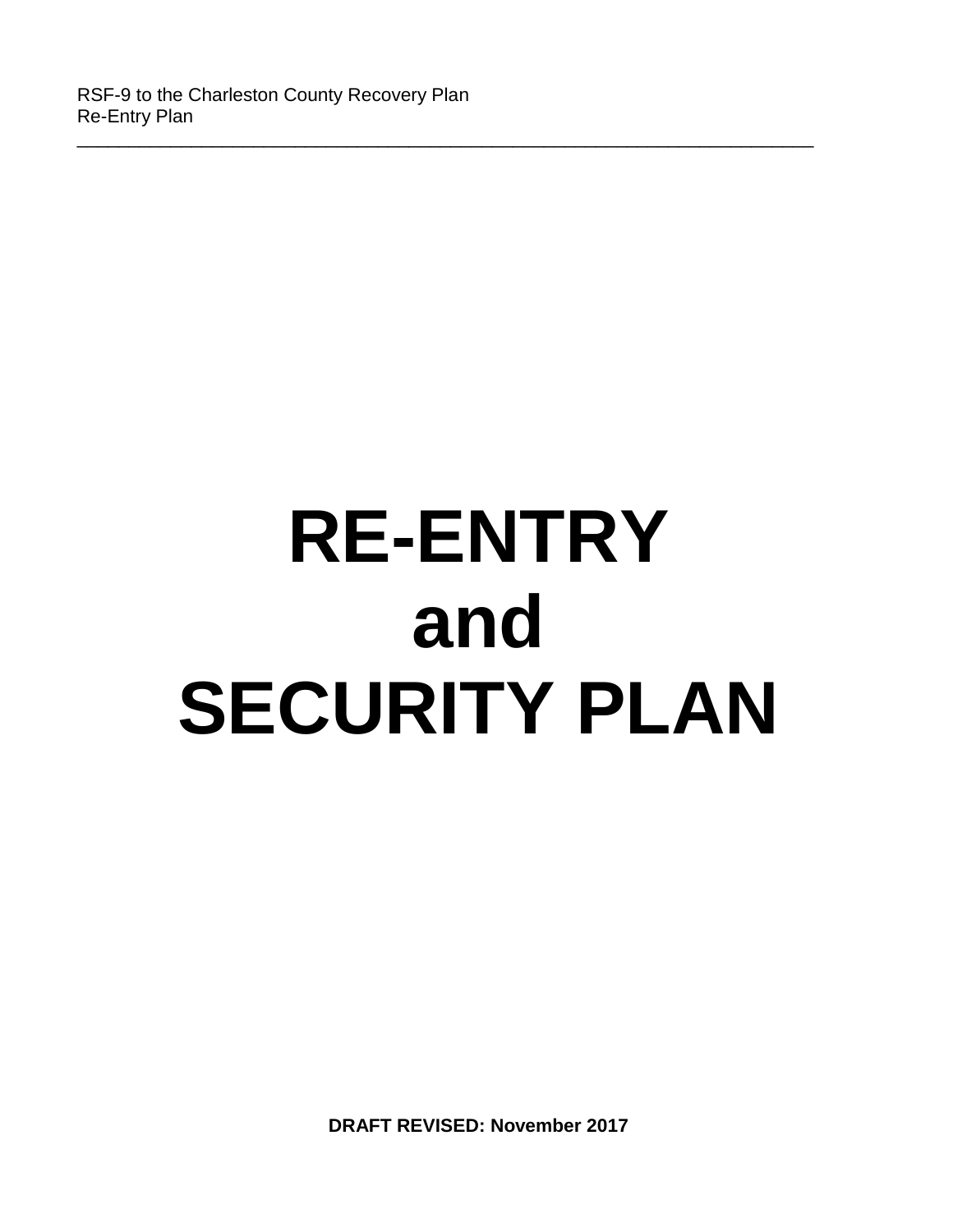#### **EMERGENCY RE-ENTRY and SECURITY**

#### **I. PURPOSE**

The purpose of this plan is to provide guidance to local and state agencies for an incident that has caused a large scale evacuation of Charleston County and the return of those citizens in an orderly and efficient re-entry and the security of Public and Private Property.

#### **II. MISSION**

To quickly evaluate and assess the immediate human needs (food, water, health/medical, and housing) and the operational status of vital community infrastructure (transportation, communications, and utility systems). To assist impacted localities with the restoration of essential services. To plan for and implement, when possible, the return of evacuees to their homes.

#### **III. SITUATION AND ASSUMPTIONS**

Each municipality is responsible for conducting its own immediate needs assessment to determine re-entry restrictions. This assessment will determine if the locality is safe to permit re-entry of residents, property/business owners. However, state and federal assistance may also be available to assist or to conduct such an assessment. State participation will be coordinated by SCEMD and federal participation by DHS/FEMA. This plan is designed for the return of residents following an evacuation prior to a hurricane but may be modified to address other large evacuations.

#### **IV. CONCEPT OF OPERATIONS**

- A. Return to the Risk Area
	- 1. Businesses shall be responsible for credentialing their staff with proper identification, marked vehicles (permanent or magnetic) prior to a disaster or emergency. See section "C" of this plan for more information.
	- 2. Once the threat has passed, county re-entry policy may be based upon one of three (3) scenarios.
		- a. Storm has passed and there are little or no damages that affect the communities.
		- b. Effects are isolated to a localized area, operational area, or region of the county with minimal or isolated significant damages, i.e. barrier islands north of the harbor.
		- c. Total devastation with significant infrastructure damages over a wide spread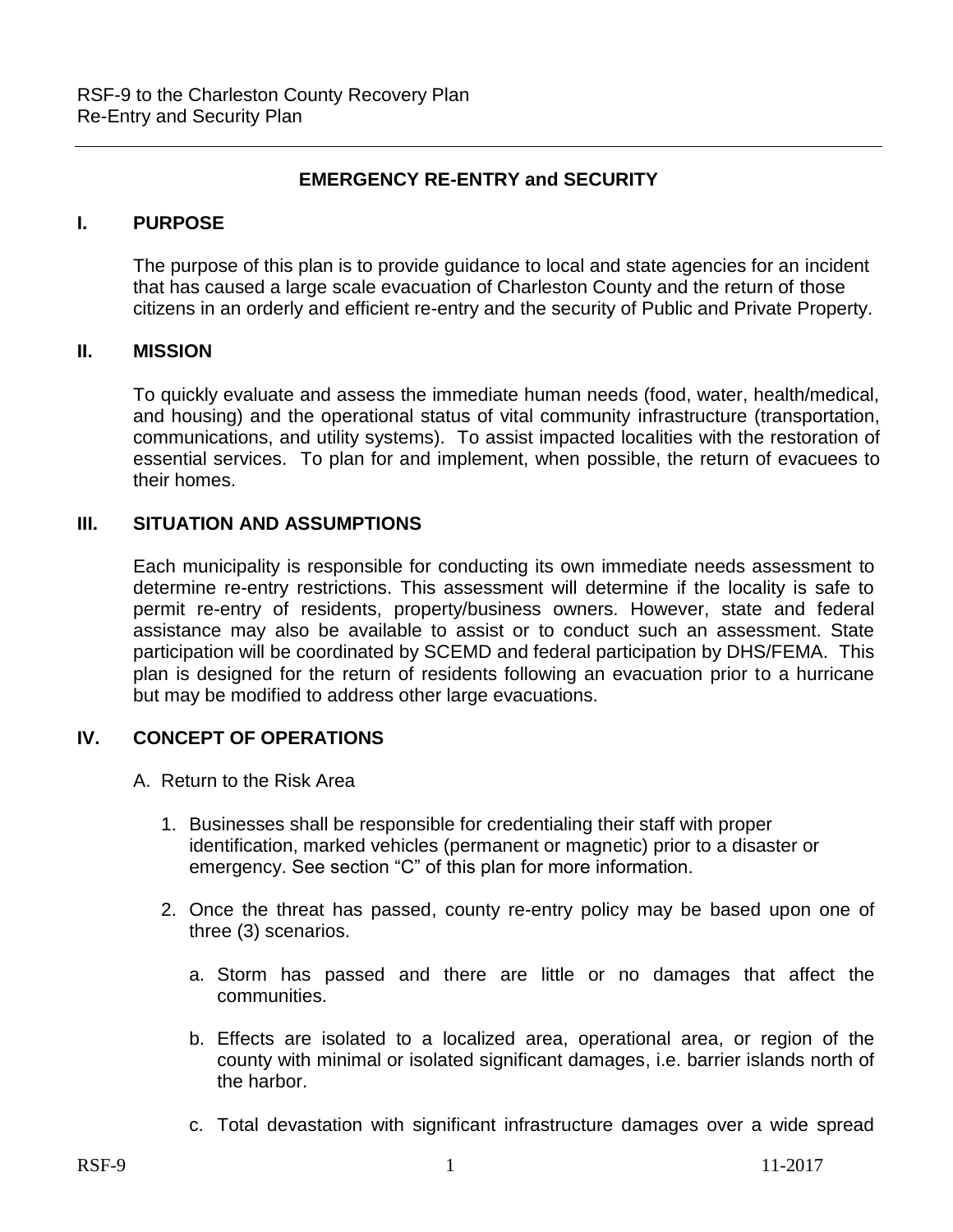area.

- 3. The decision of when to permit residents or business owners to return to the effected area will be made cooperatively between the County EOC and municipalities in the impacted areas based upon the three scenarios above. The decision to allow reentry will be based on an overall evaluation of the situation, including the following major factors:
	- a. Access Following a major event an aerial survey of the impacted areas should be conducted immediately to identify and prioritize the most seriously damaged areas of the locality. This can determine the level of damage to major routes into the area and help to determine the time needed for debris clearance from those routes.
	- b. Essential Emergency Services Emergency Services agencies that have been moved to a safe haven shelter prior to an evacuation need to return back to their service areas.
	- c. Water Levels Floodwaters have receded from most of the area.
	- d. Public Health Water and sewer services are operating.
	- e. Subsistence Food is available or made available in the impacted area.
	- f. Utilities Electricity, potable water, sewer services, telephone, and natural gas services are operating or when they are made available in the affected area.
	- g. Existing services can support the people already in the impacted area as well as an additional influx of people.
- 4. Once the decision to permit re-entry has been established law enforcement personnel should set up checkpoints and roadblocks as needed based upon the level of damage that has occurred. Re-entry can proceed as recommended based upon a Phased Re-entry. This can limit primary access to essential personnel and help to manage the number of people entering the disaster area.
	- a. No Access Access is limited to only those personnel necessary to conduct an evaluation of the area. The area is deemed too dangerous for the general public either because of a known or suspected danger.

Law enforcement personnel should restrict access during this phase to provide for area safety and security. During this phase agencies and groups may include, but are not limited to, the following:

- (1) Law Enforcement and security agencies (including private security for facilities and residential communities).
- (2) Fire and Search & Rescue Responders.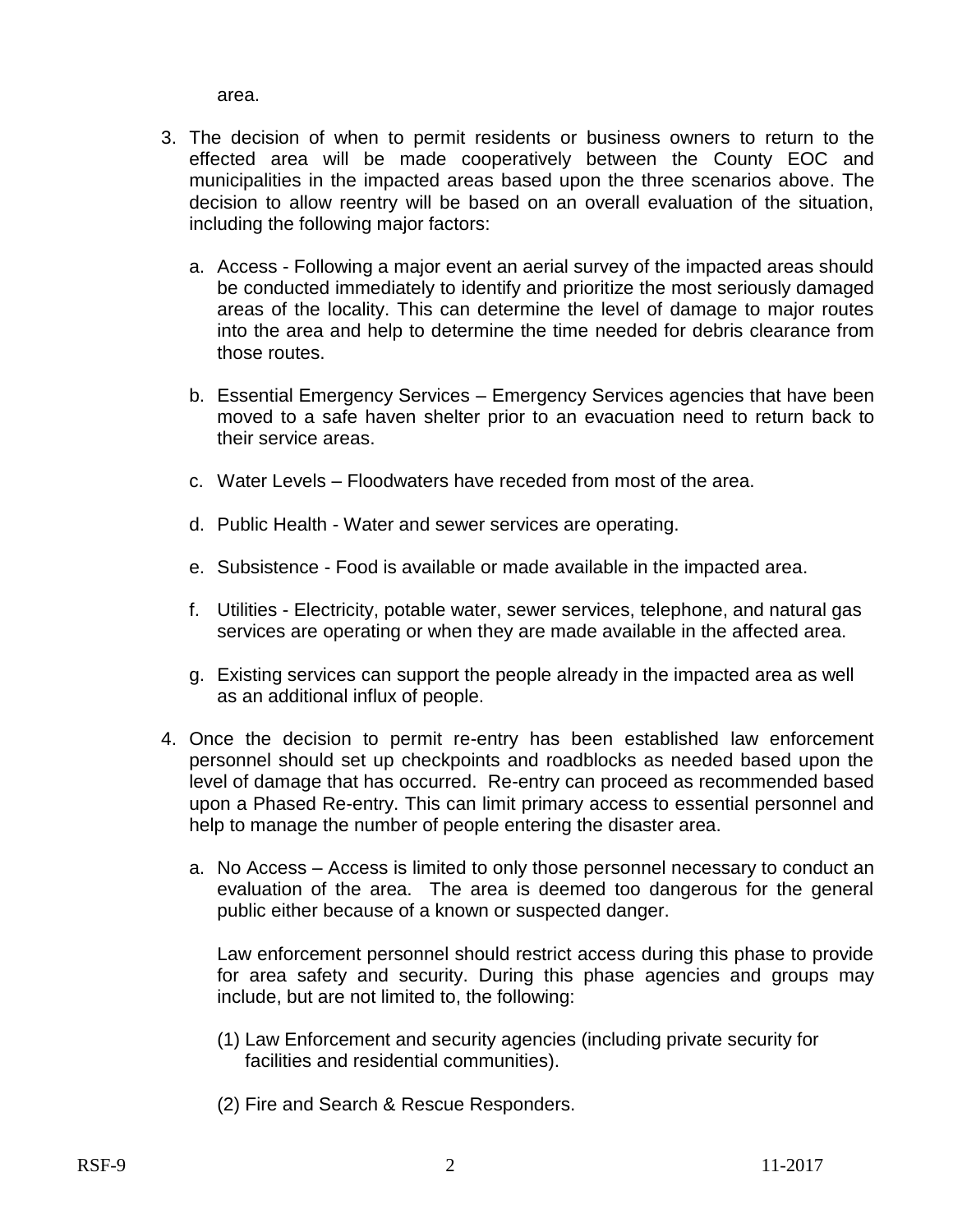b. Restricted Access – Access to the area is limited to those personnel or agencies/organizations necessary to address the safety or services issues or conditions preventing the return of the population. The local authority having jurisdiction over the area determines who is authorized to enter  $-$  or  $-$  is not allowed to enter.

This Phase allows the entry of agencies and groups that play key roles in restoring minimal operations in the impacted area following a disaster. Law enforcement personnel should restrict access during this phase to provide for area safety and security. **ONLY THOSE WITH PROPER AGENCY CREDIENTIALS WILL BE ALLOWED ACCESS.** Only those Dash Passes that met one or more of the following designations will be approved. During this phase agencies and groups may include, but are not limited to, the following:

- (1) Law Enforcement and security agencies (including private security for facilities and residential communities).
- (2) Jurisdictional Fire, Medical and Search & Rescue First Responders or designees.
- (3) Facility/Industry Emergency Response Teams
- (4) Contracted Debris clearing and removal crews
- (5) Infrastructure and Utilities Repair Personnel
- (6) Official (Municipal, County, State or Federal) Damage Assessment Teams
- (7) Other personnel at the direction of the County/Municipal Emergency Operations Center's
- c. Limited Access allows for the limited re-entry of only those residence or businesses who can prove they live, own, rent, lease or other wise have a need to be allowed into the restricted areas. **ONLY THOSE WITH PROPER RESIDENCE and AGENCY CREDIENTIALS WILL BE ALLOWED ACCESS.** Access to others may also include;
	- (1) Relief Workers
	- (2) Commodities Points of Distribution (POD) Teams
	- (3) Health Agencies
	- (4) Insurance Agents
	- (5) Large Box Store Management and Staff (Lowes, Home Depot, etc…)
	- (6) Hotel/Motel Staff (to prepare for receiving of State and Federal relief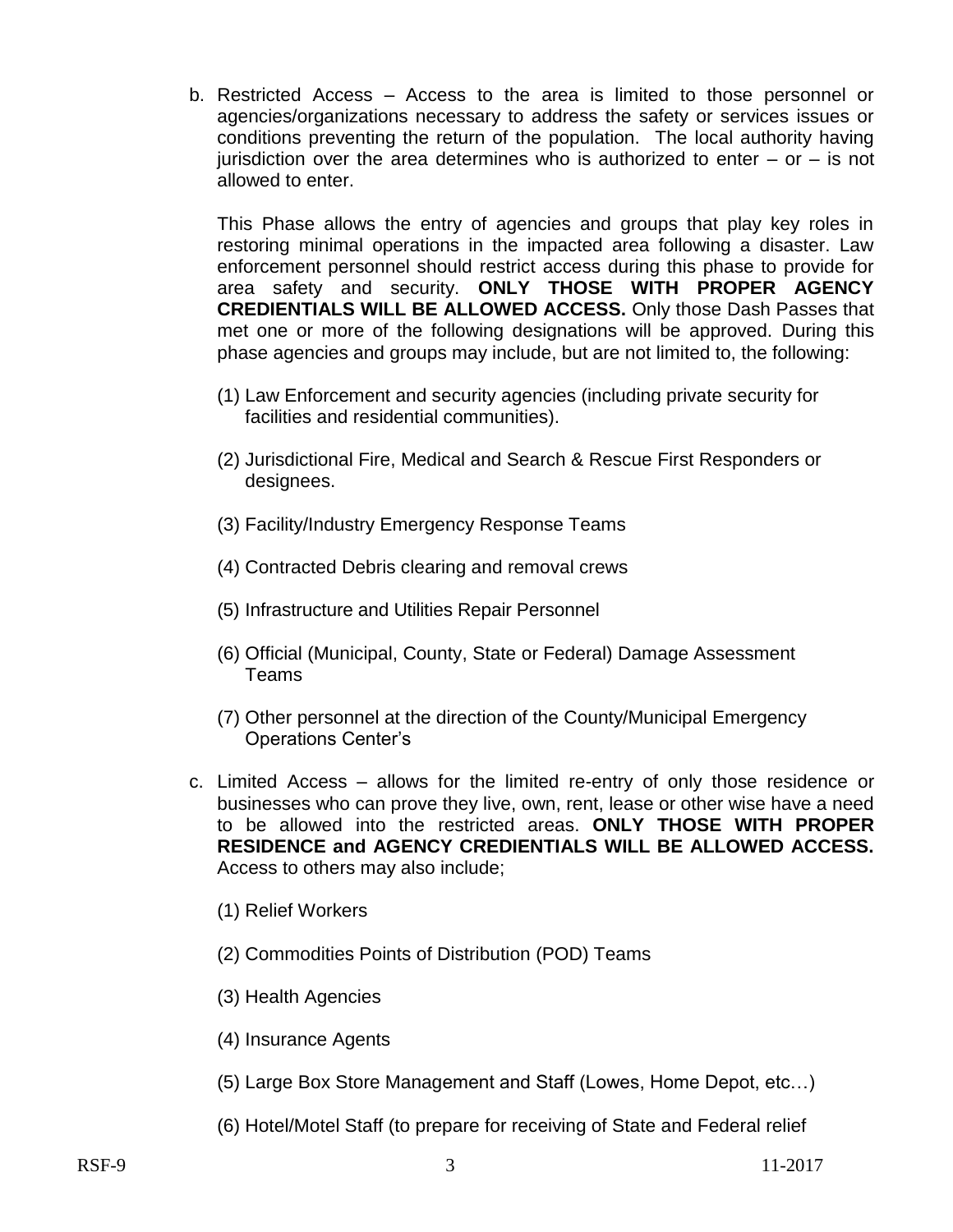#### agencies)

- 5. If the impacted areas cannot support the return of evacuated residents, temporary housing may be established in non-impacted areas near the disaster area. State and County authorities in accordance with the State Disaster Recovery Plan will make decisions on the location and operation of temporary housing facilities.
- 6. Residential and nursing homes are **NOT** to bring residents back to the community until all services have been restored to normal. To include power, water, sewer, communications and local suppliers of commodities used by the facilities.
- 7. In the event of a major disaster declaration, a Joint Field Office (JFO) will be established in or near the affected area. Federal and state officials will work from this facility to support disaster response and recovery operations.
- B. Checkpoints and Routes
	- 1. Evacuees will return to the area following primary and secondary evacuation routes.
	- 2. Pre-Established Traffic Control Points (TCP's) will be used to verify residents or workers have a need to re-enter a restricted or limited access area. These TCP's Serve as a road block to deny enter of those looking to site see or other undesirable intent.
	- 3. Local law enforcement officers should be primarily responsible for establishing and staffing checkpoints for re-entry into their locality. Local Check points may be supplemented by County, Constables, State and Mutual Aid assistance. Secondary Check Point may be established by local jurisdiction where required.
		- a. Potential Primary Traffic Control Point;
			- i. Operational Area 1901 McClellanville;
				- ~ North: Hwy 17 North at Santee River Bridge *(Sheriff).*
				- ~ South: Hwy 17 North at Doar Road, and Willow Hall Rd and Cooter Creek *(Sheriff).*
				- ~ West: Steed Creek and Halfway Creek Rd, and Hwy 45 at Honey Hill Rd *(Sheriff).*
			- ii. Operational Area 1902 Mt. Pleasant / Awendaw;
				- ~ North: Hwy 17 North at North at Doar Road *(Sheriff).* and Willow Hall Rd and Cooter Creek *(Sheriff).*
				- ~ South: Hwy 17 North at Ravenel Bridge *(Mt. Pleasant),* I-526 at Wando Bridge *(Mt. Pleasant).*
				- ~ West: Steed Creek and Halfway Creek Rd *(Sheriff),* Guerin's Bridge Road at Halfway Creek *(Sheriff),* and Hwy 41 at Wando River *(Sheriff).*
				- ~ Isle of Palms: IOP Connector at Rifle Range Rd *(Isle of Palms).*
				- ~ Sullivans Island at Ben Sawyer Bridge *(Sullivans Island).*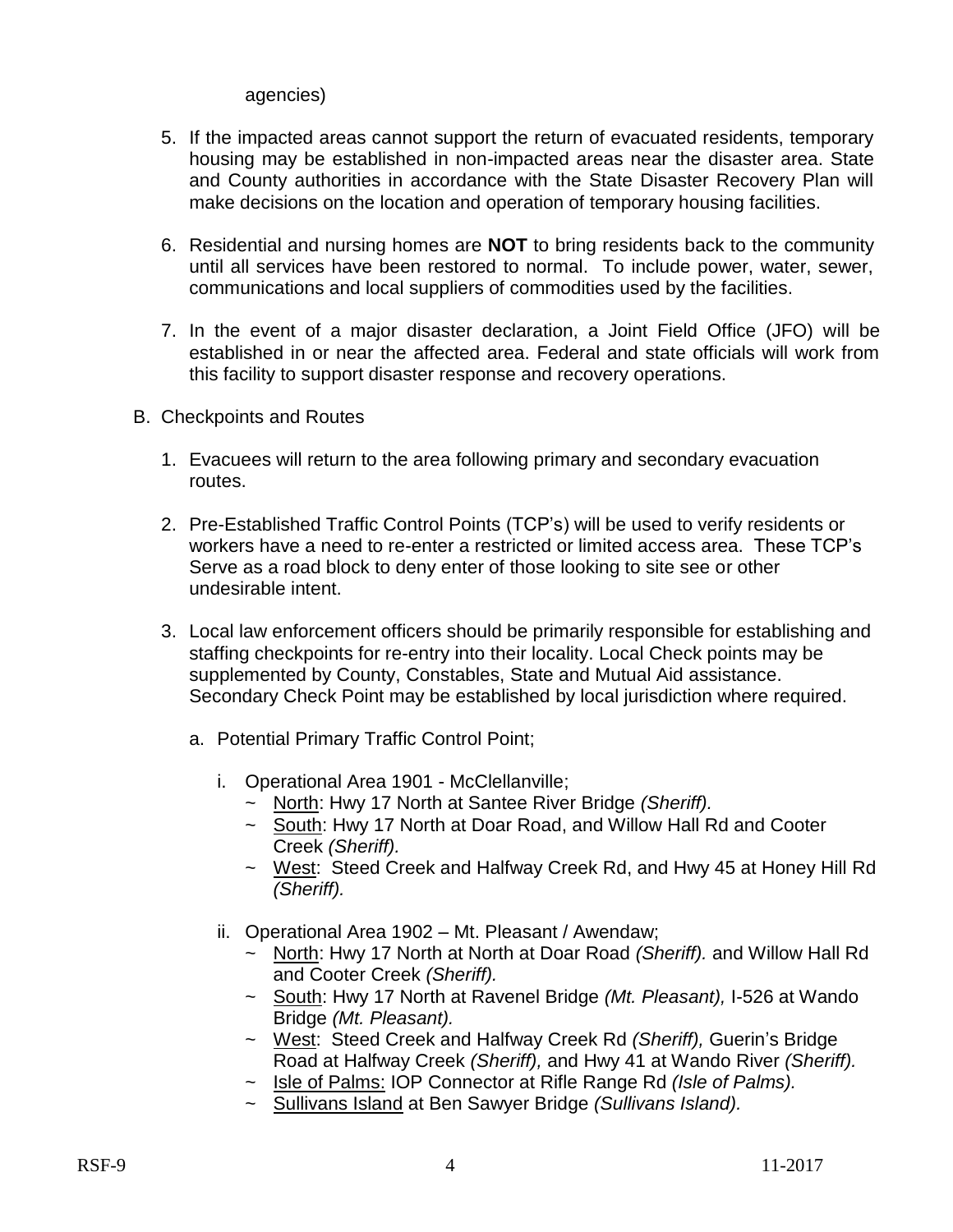- iii. Operational Area 1903 James Island / Folly Beach;
	- ~ North: (Hwy 171) Folly Rd at Wappoo Cut Bridge *(Charleston).*
	- ~ West: (Hwy 700) Maybank Hwy at Stono River Bridge *(Charleston).*
	- ~ Folly Beach: Folly Road at Bowens Island Road *(Folly Beach).*
- iv. Operational Area 1904 Johns Island;
	- ~ North: Main Road at Stono River Bridge *(Charleston).*
	- ~ East: (Hwy 700) Maybank Hwy at Stono River Bridge *(Charleston).*
	- ~ Kiawah and Seabrook Islands: Betsy Kerrison and Kiawah Island Parkway *(Sheriff)*
	- ~ Wadmalaw Island: Maybank Highway at Brownswood Rd *(Sheriff).*
- v. Operational Area 1905 Edisto Island;
	- ~ North: Hwy 174 at Dawho Bridge *(Sheriff/Edisto Beach).*
- vi. Operational Area 1906 Hollywood / Ravenel;
	- ~ North: Parkers Ferry and Hwy 165 at County Line *(Sheriff).*
	- ~ South: Hwy 174 at Dawho Bridge *(Sheriff/Edisto Island).*
	- ~ West: Hwy 17 at Edisto River *(Sheriff).*
	- ~ East: Hwy 17 at Wallace Creek Bridge *(Sheriff).*
- vii. Operational Area 1907 West Ashley / St. Andrews;
	- ~ North: Hwy 61 at County Line Road *(Charleston/Sheriff).*
	- ~ East: I-526 and Hwy 7 at Ashley River Road *(Charleston),* Hwy 17 at Cross Town *(Charleston)* and Hwy 30 at Hwy 61 *(Charleston).*
	- ~ South: (Hwy 171) Folly Rd at Wappoo Cut Bridge *(Charleston).*
	- ~ West: Main Road at Stono River, Hwy 17 at Wallace Creek Bridge *(Sheriff).*

viii.Operational Area 1908 – Charleston Peninsula / North Charleston;

- ~ North: Dorchester Road at County Line *(North Charleston),* Ashley Phosphate at County Line *(North Charleston),* Highway 78 at College Park Road *(Sheriff)*, I-26 at College Park Rd *(Sheriff)*, Hwy 52 at County Line *(Sheriff)*, NAD Road at Railroad tracks *(North Charleston).*
- ~ East: Ravenel Bridge *(Charleston)*, Don Holt Bridge *(North Charleston)*, North Rhett in Hanahan at Yeamans Hall Road, Berkeley County *(Hanahan/SCHP).*
- ~ West: Hwy 30 *(Charleston),* Hwy 17 at Ashley River Bridge *(Charleston),* Hwy 7 at Cosgrove Bridge *(North Charleston)*, Mark Clark Bridge at Westmoreland Bridge *(North Charleston)*.
- 4. In order to expedite the re-entry process, an Identification Verification Area (IVA) may be established close to each checkpoint for people with questionable identification. Every effort should be made to ensure that residents return to their homes as soon as safely possible. Law enforcement may limit the flow of returning traffic to better manage the checkpoints.
- C. Identification Procedures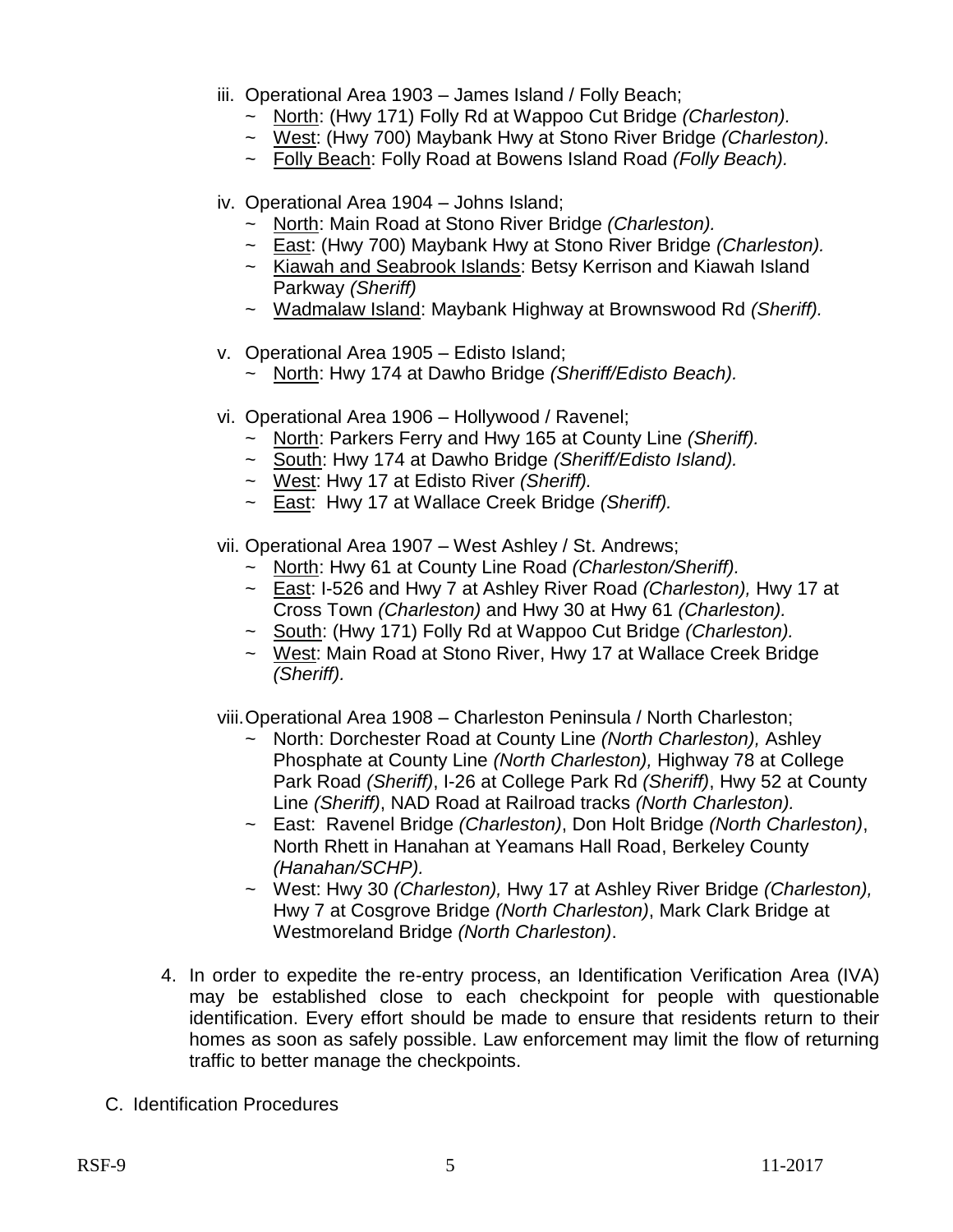- 1. Identification procedures are intended to provide guidance for law enforcement personnel who may be directing access to disaster-impacted localities.
- 2. Residents should have proper identification, such as a driver's license, voter's registration, utility bills, property tax receipts, etc; a document that proves residence or ownership of property within the disaster area.
- 3. Relief workers and business owners should have a company ID card, and/or marked company vehicles with agency information to enter an impacted area.
- D. Roadblocks

The strategic location of roadblocks is an important part of the re-entry process. Roadblocks can be utilized to restrict entry points into devastated areas for two main reasons.

- 1. Roadblocks can be used to prevent mass entry of the civilian population, which can clog rescue routes for people in the impacted areas who may require medical attention.
- 2. Roadblocks are a method to help curtail acts of unlawfulness such as looting.
- E. Curfews

Curfews may be initiated as a crime prevention measure depending on the intensity of the disaster and the level of damage sustained. The decision to implement a curfew and the duration rest with the local governing body, but said curfews should be coordinated through the Emergency Council to insure continuity among jurisdiction. Curfews may be implemented County wide, regionally or within a municipality depending on the impact of the emergency.

F. Contingency Planning for a Hurricane

A major Category 3 or greater hurricane, involving a large-scale evacuation with thousands of private vehicles moving inland, is the contingency upon which this plan is based. However, an appropriate response to a lesser storm must also be developed. With a Category 1 or 2 hurricane, potential storm inundation areas will be smaller and the resulting number of evacuees and persons seeking public shelter will be more manageable locally. Special provisions for mass relocation inland and regional traffic control may not be needed.

G. Re-Entry Public Information

The Public Information Office working with the Emergency Management Department (EMD) will provide information to assist business and industry in Charleston County to plan for re-entry procedures and activates back into Charleston County.

Prior to the incident the Re-Entry procedures will be posted on the County Website, as well as will provide businesses with the policy upon request.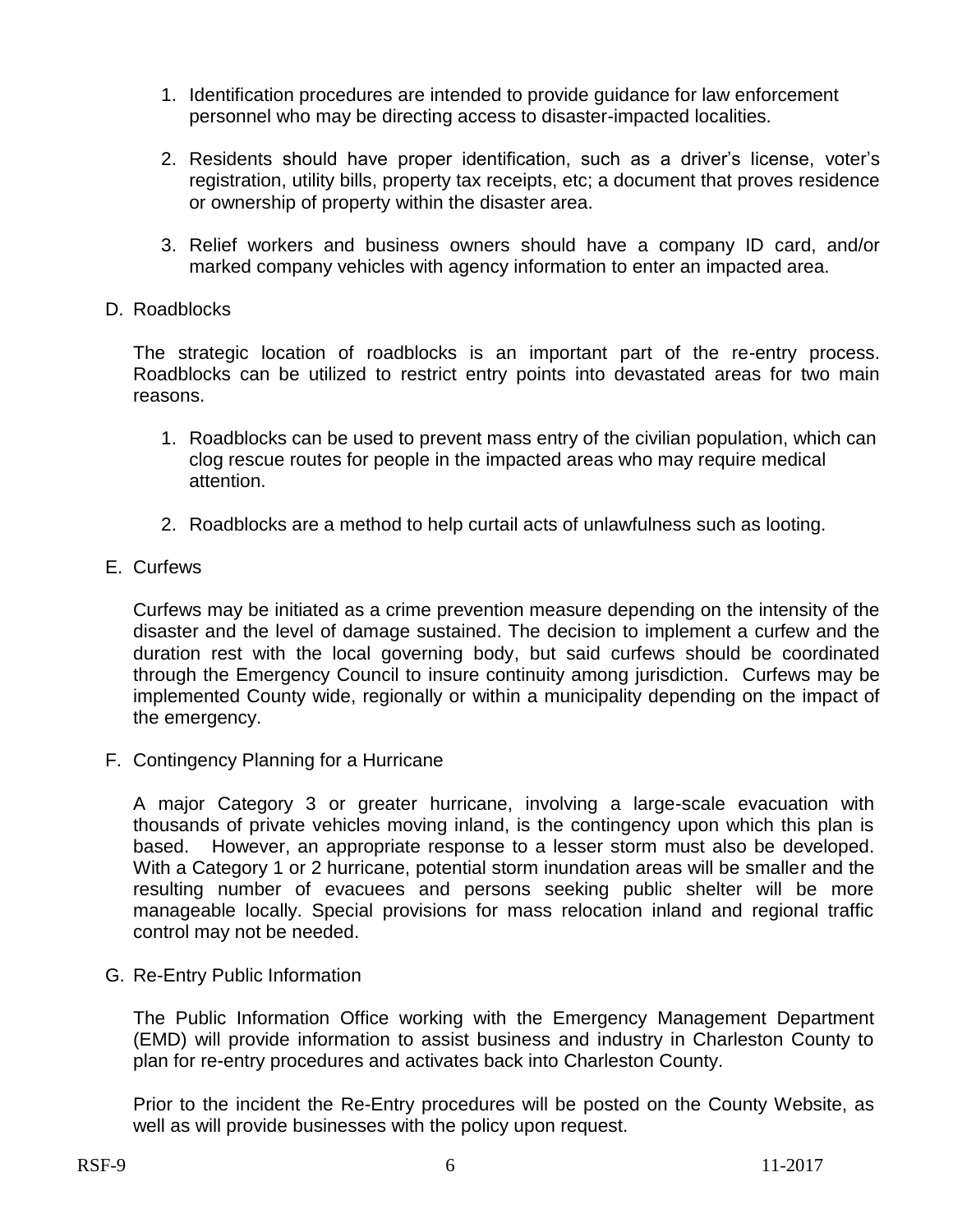Post storm, the Public Information Office will issue press releases to local, State and National Media outlets to inform the public of Charleston County's re-entry policy.

#### **V. RESPONSIBILITIES**

A. General;

Following a mass evacuation, and the evacuation order has been lifted, the Traffic Control Points for evacuation operations will become Traffic Control Points for re-entry manned by the Law Enforcement agencies.

B. Charleston County Emergency Management Department;

Coordinate EOC activities to include Evacuation and Re-Entry plans and activities.

C. Charleston County Public Information Officer;

Coordinate the Joint Information Center activities to include press releases and public information upon request.

- D. Charleston County Sheriff's Office;
	- 1. Provide EOC staff to coordinate law enforcement missions pertaining to evacuation and re-entry activities.
	- 2. Provide Deputies to man Traffic Control Points and Road blocks.
	- 3. Coordinate with other law enforcement agencies to ensure TCPs are manned and assist where required.
	- 4. Maintain security to evacuated areas.
- E. Local Law Enforcement Agencies
	- 1. Provide Police Officers to man Traffic Control Points and Road blocks.
	- 2. Maintain security to evacuated areas.
- F. South Carolina Highway Patrol
	- 1. Provide Police Officers to man Traffic Control Points and Road blocks.
	- 2. Maintain security to evacuated areas.
- G. Public Works
	- 1. Assemble and deploy Pre-Entry Team with heavy equipment to open up primary routes following a disaster.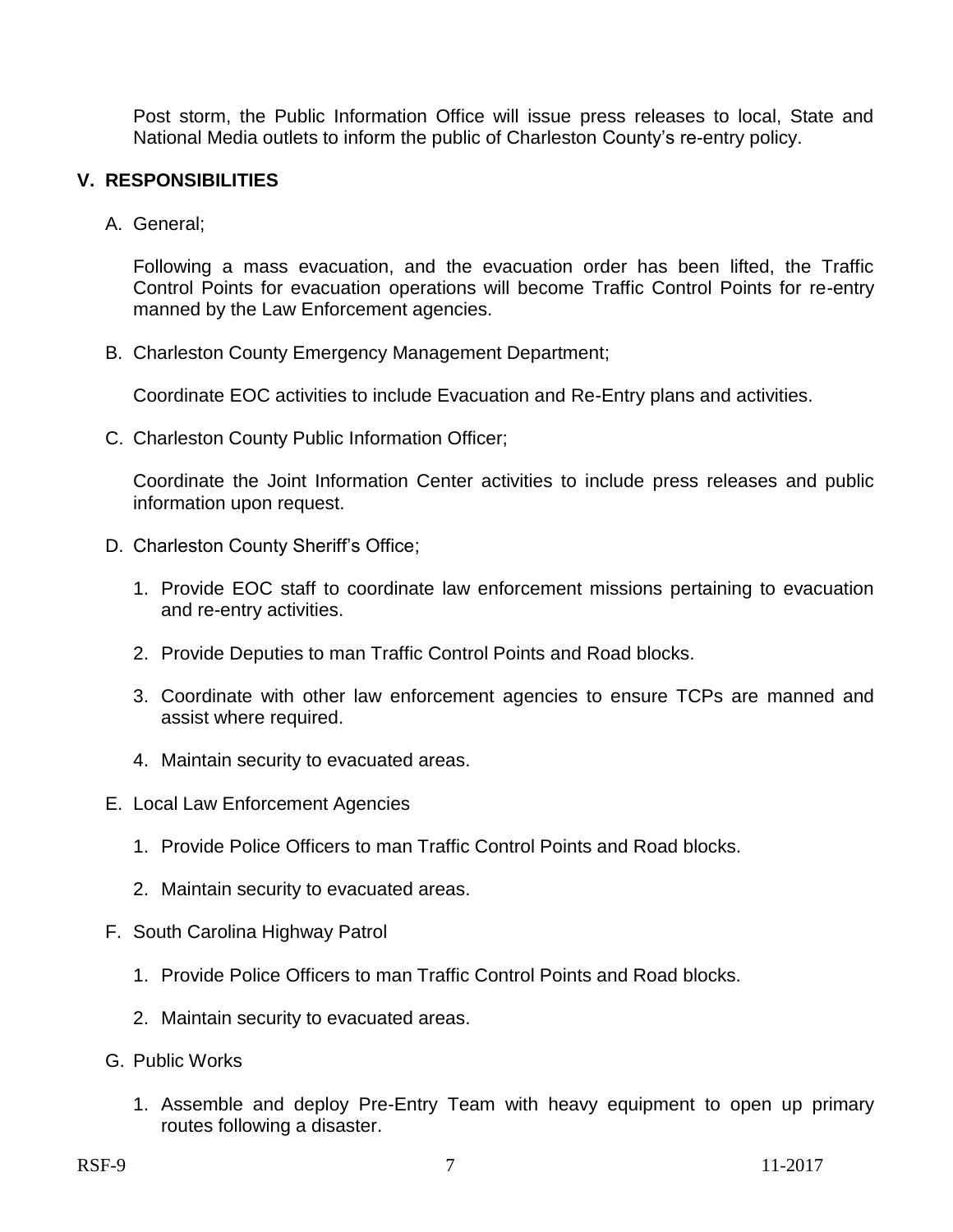- 2. Assist other agencies with pre-reentry operations and damage assessment.
- H. Emergency Medical Service, Fire Departments and Search & Rescue
	- 1. Assemble and deploy Pre-Entry Team to open up primary routes following a disaster and access areas of possible trapped and injured victims.
	- 2. Assist other agencies with pre-reentry operations and damage assessment.
- I. Businesses, Utilities and Industry

Prior to a disaster affecting the area businesses, utilities, industries, facilities should take steps to identify and prepare proper documentation for its employees. Proper credentialing will ensure essential staff can prove their need to be allowed to transit the disaster areas following a major disaster to begin recovery operations and provide essential services.

#### **VI. PLAN DEVELOPMENT AND MAINTENANCE**

This plan is the principle source for guidance concerning re-entry to Charleston County following an event that forced a significant evacuation of citizen from Charleston County. Overall coordination of this plan will be administrated by the Charleston County Sheriff's Office, the lead Law Enforcement Agency for Charleston County.

#### ATTACHMENTS

Attachment 1, Vehicle Dash Pass Guide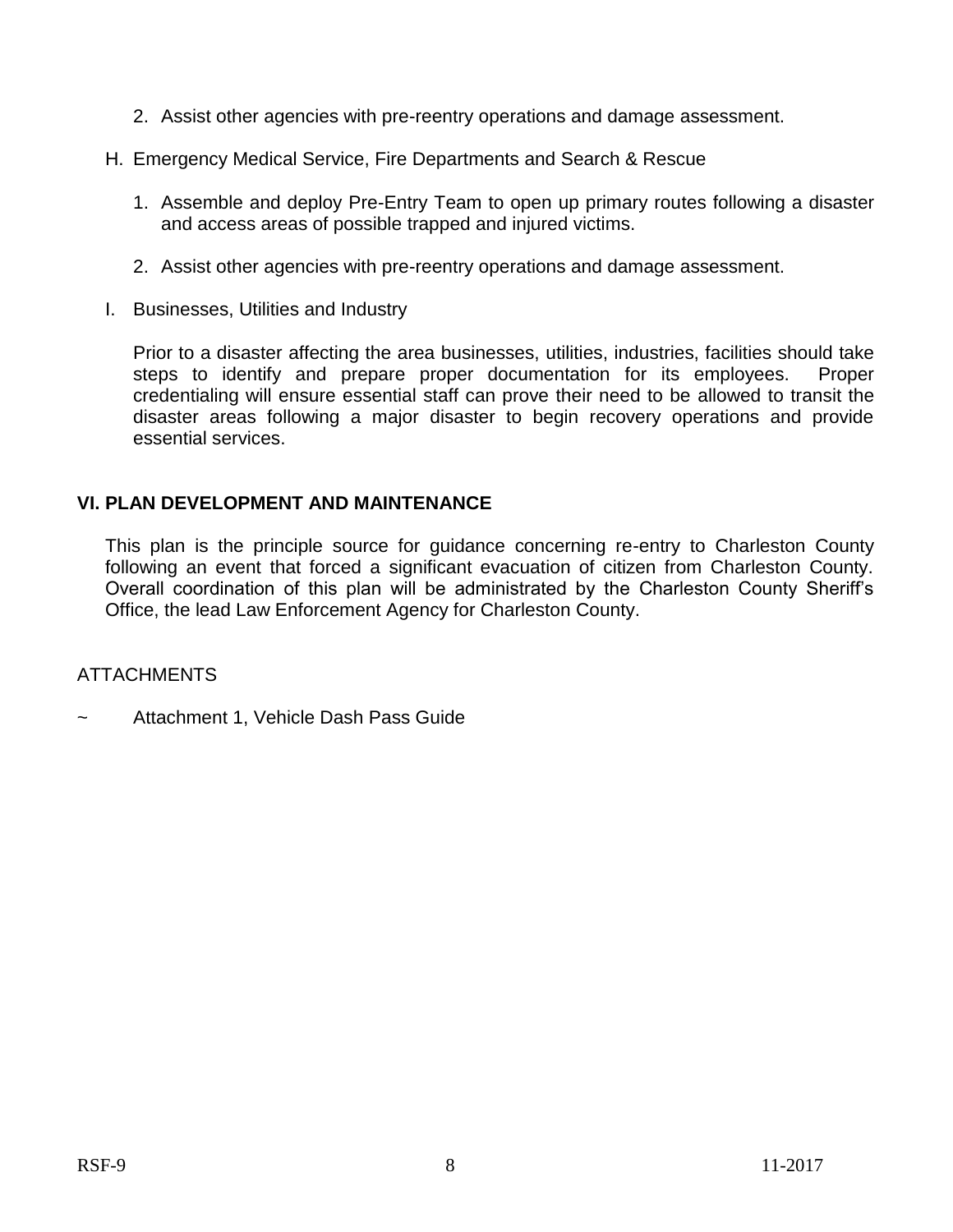#### **VEHICLE DASH PASS GUIDE**

Following a disaster in Charleston County parts of the County or impacted communities may impose curfews; restrict access to only Public Safety, Residential or Facility Security, Emergency Response Teams, and Utility Repair Crews as part of the re-entry process. It may be necessary to not allow re-entry of residents, site-seers or those with illegal intent into impacted areas until infrastructure repairs and security has been established.

In order to assist Law Enforcement personnel in identifying those individuals who have a need to access or travel restricted areas, EMD provides guidance for issuing Dash Passes. Employees of critical facilities or functions can display these passes in the vehicles to call attention to the fact that they have a need to access secure areas or be in transit during curfew hours.

The Dash Passes do not guarantee access to the all or parts of Charleston County. They do identify essential employees that may need to be able to pass through checkpoints to perform pertinent duties required to begin recovery operations.

Dash Passes must be used in conjunction with a company's official identification card that has the employee's picture and basic information, to include the holders name and specific job function or task.

The Dash Pass should include information on how to contact someone having authority from your company or a 24/7 dispatch center.

In order for your company's Dash Pass to be honored;

- 1) An example of your company's Dash Pass shall be provided to Charleston County Emergency Management Department.
- 2) A list of the employees and their job function or duties shall be provided to Charleston County Emergency Management Department and the list must be up-dated annually.

Passes not on file in the EOC at the Law Enforcement Deck will not be honored.

Attached is an example of the Dash Pass issued to Charleston County Employees. The passes are  $8\frac{1}{2}$  X 5  $\frac{1}{2}$  inches.

If you have any questions concerning the Dash Pass Program, please contact Charleston County EMD at 843-746-3800. You can mail a copy of your pass and employee list to Charleston County EMD, 8500Palmetto Commerce Parkway, North Charleston, SC 29456 or fax it to 843- 746-3810. It takes our department 5 business days to process the applications, therefore it is not likely that your applications will be processed during an activation of our Emergency Operations Center. Please submit them at the beginning of the hurricane season each year.